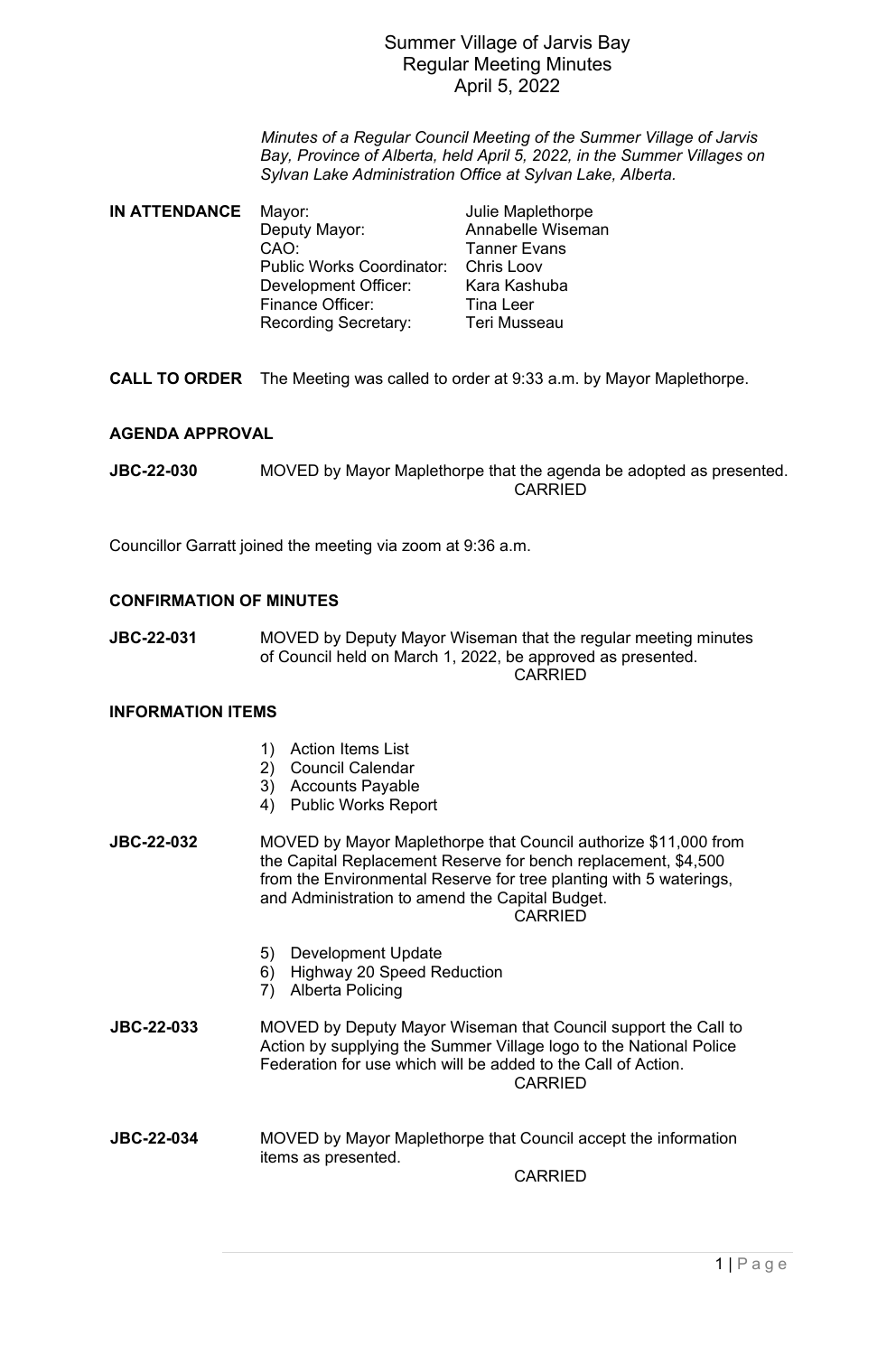# Summer Village of Jarvis Bay Regular Meeting Minutes April 5, 2022

## **REQUEST FOR DECISION**

#### **FINANCE & ADMINISTRATION**

| Bylaw #181-22<br><b>JBC-22-035</b> | 2022 Mill Rate Bylaw<br>MOVED by Mayor Maplethorpe that Council give 1 <sup>st</sup> reading to the<br>2022 Mill Rate Bylaw #181-22.                                   |
|------------------------------------|------------------------------------------------------------------------------------------------------------------------------------------------------------------------|
|                                    | <b>CARRIED</b>                                                                                                                                                         |
| <b>JBC-22-036</b>                  | MOVED by Deputy Mayor Wiseman that Council give 2 <sup>nd</sup> reading to<br>the 2022 Mill Rate Bylaw #181-22.                                                        |
|                                    | <b>CARRIED</b>                                                                                                                                                         |
| <b>JBC-22-037</b>                  | MOVED by Councillor Garratt that by unanimous consent Council<br>give $3rd$ reading to the 2022 Mill Rate Bylaw #181-22 at this meeting.<br><b>UNANIMOUSLY CARRIED</b> |
| <b>JBC-22-038</b>                  | MOVED by Mayor Maplethorpe that Council give 3 <sup>rd</sup> and final reading<br>to the 2022 Mill Rate Bylaw #181-22.<br><b>CARRIED</b>                               |

Break at 10:23 a.m.

Reconvened at 10:28 a.m.

### **PLANNING & DEVELOPMENT**

**JBC-22-039** Encroachment Agreement Renewals MOVED by Councillor Garratt that Council approve the renewal of encroachment agreements for another 5-year term with an updated agreement in keeping with the policy, and the homeowner to provide Administration with a real property report at their expense if required. **CARRIED** 

**Land Use Bylaw Amendments**<br>**MOVED by Mayor Manlethorne**<br>**MOVED by Mayor Manlethorne MOVED by Mayor Maplethorpe that Council direct Administration to** draft a Land Use Bylaw Amendment Bylaw for tourist homes as discussed.

CARRIED

#### **COUNCIL REPORTS**

Mayor Maplethorpe

- Town of Sylvan Lake Library Board written report
	- RCMP webinar
	- Municipal Leaders' Spring Caucus
	- Joint Services Committee Program Review Board
	- Central Alberta Mayors Caucus
	- Association of Summer Villages of Alberta (ASVA) Boat Mooring Town Hall
	- Lacombe Regional Emergency Management Plan (LREMP) Advisory Committee Meeting

Deputy Mayor Wiseman

• No reports